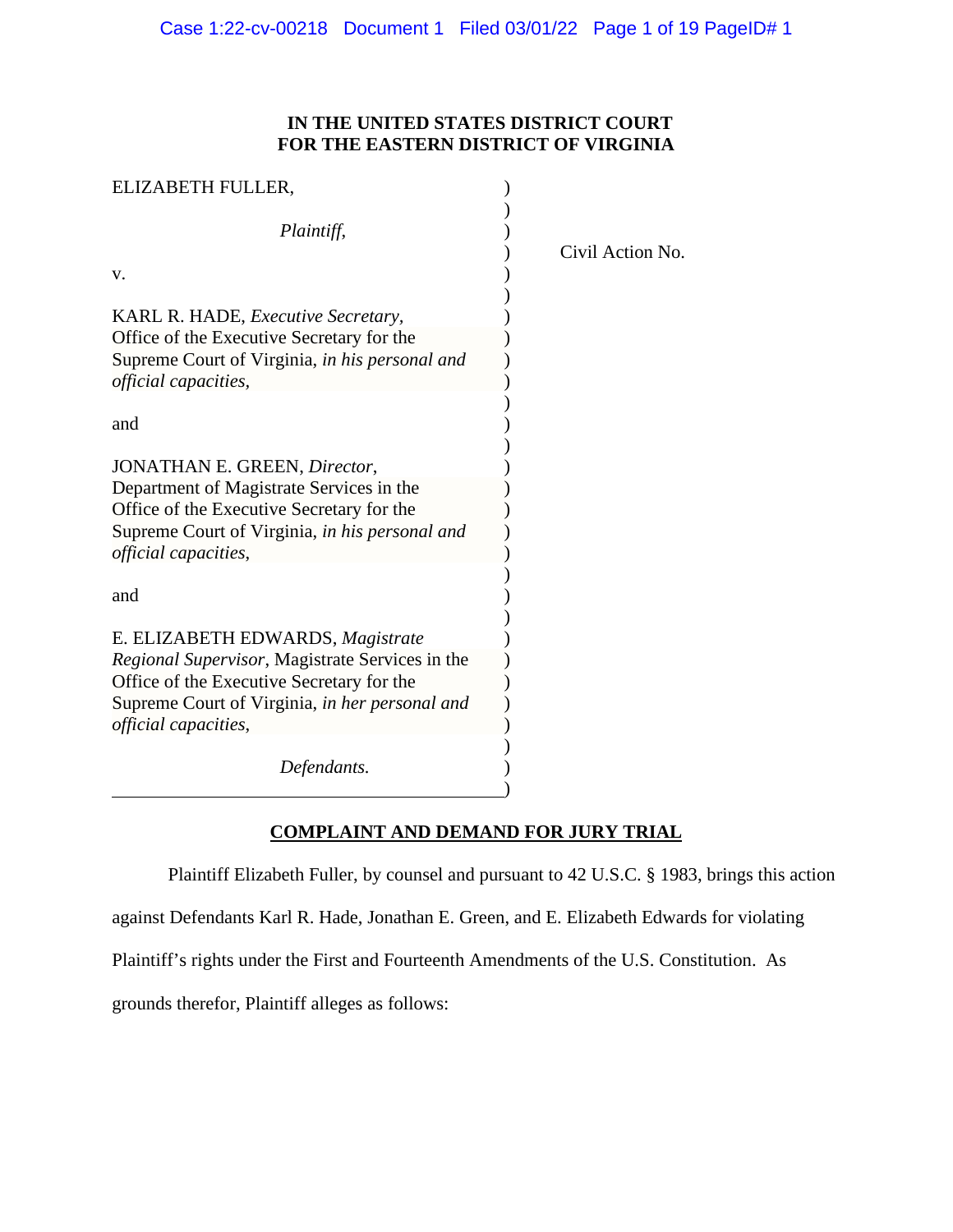### **INTRODUCTION**

1. On or about October 4, 2021, Plaintiff, a former magistrate for the City of Alexandria, made public comments to the *Alexandria Times* concerning official misconduct and the system's failure to protect a rape victim that ultimately led to her murder. In retaliation, her employment was terminated nearly two weeks after Plaintiff's public comments, effective October 19, 2021.

2. Plaintiff brings this action against all Defendants in their personal capacities for damages under Section 1983 of Title 42 of the U.S. Code and the First Amendment to the U.S. Constitution for employment retaliation.

3. Plaintiff also challenges the constitutionality of Canon 3, Section B(6) of the Canons of Conduct for Virginia Magistrates as overly broad and vague as applied to Plaintiff. On this ground, Plaintiff sues all Defendants in their official capacities in carrying out administrative functions to enjoin them from applying this overly broad and vague canon to terminate Plaintiff's employment for her comments to the *Alexandria Times*.

4. Plaintiff sues Defendants for their administrative actions taken against Plaintiff's employment, which are not judicial acts.

## **JURISDICTION AND VENUE**

5. The Court has jurisdiction over this lawsuit under 28 U.S.C. § 1331 because this action raises federal questions and seeks to redress the deprivation of rights under the First and Fourteenth Amendments of the U.S. Constitution pursuant to 42 U.S.C. § 1983.

6. Venue is proper in this district pursuant to 28 U.S.C. § 1391(b)(2).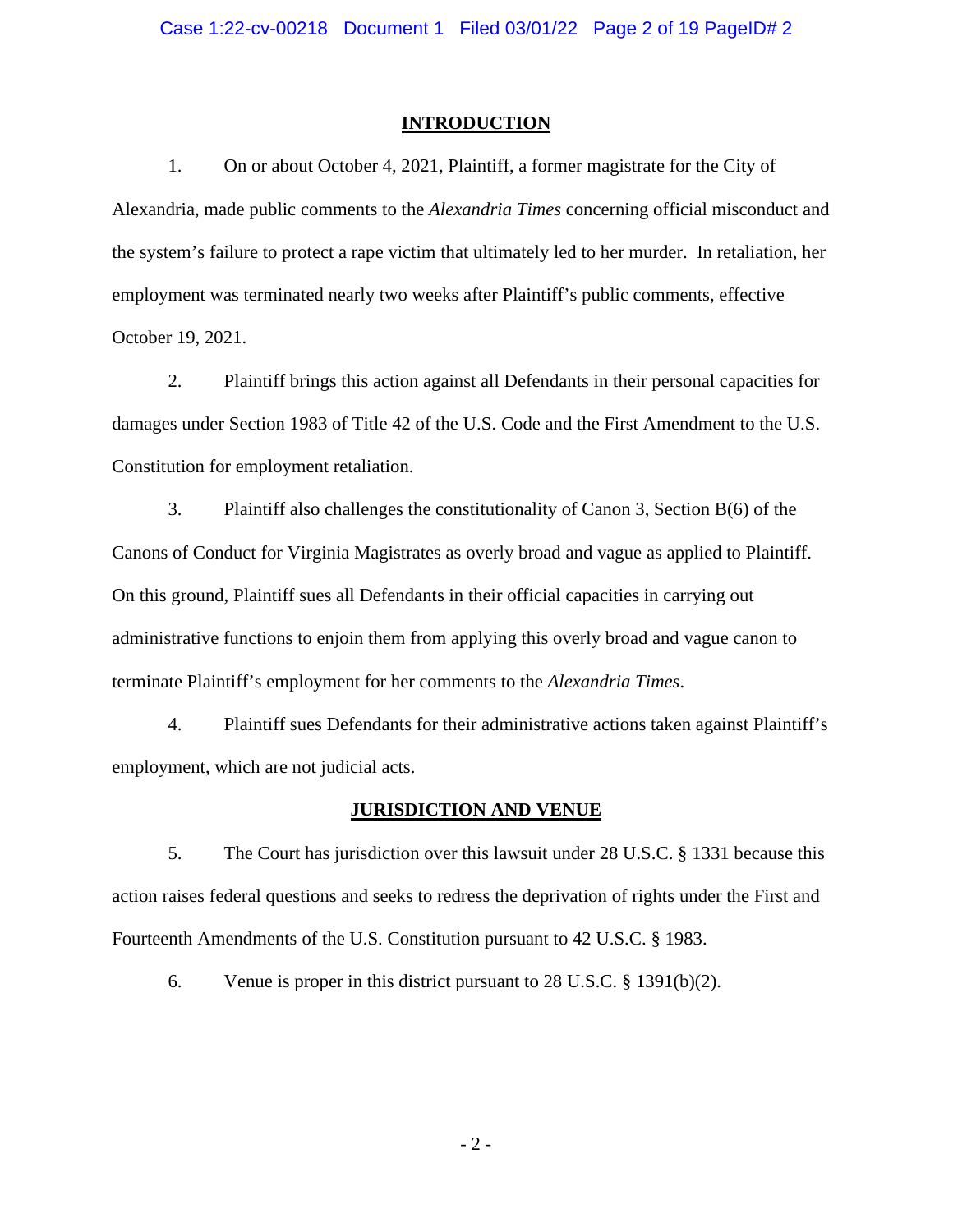### Case 1:22-cv-00218 Document 1 Filed 03/01/22 Page 3 of 19 PageID# 3

7. Declaratory and injunctive relief is authorized by 28 U.S.C. §§ 2201 and 2202. A declaration of law is necessary and appropriate to determine the parties' respective rights and duties.

#### **PARTIES**

8. Plaintiff Elizabeth Fuller is a citizen of the United States and a resident of the City of Alexandria in the Commonwealth of Virginia. Plaintiff was a magistrate of the Eighteenth Judicial District in Alexandria, Virginia, from March 8, 2019, through October 19, 2021.

9. Defendant Karl Hade is the Executive Secretary of the Office of the Executive Secretary for the Supreme Court of Virginia. Defendant Hade is being sued in both his personal and official capacities. In his personal capacity, he is being sued for damages for actions taken against Plaintiff under color of Virginia law in October 2021 through November 2021. Defendant Hade is being sued in his official capacity for the enforcement of Canon 3, Section B(6) on the grounds that it is overly broad and vague as applied to Plaintiff.

10. As Executive Secretary, Defendant Hade appoints magistrates in consultation with chief judges of the circuit courts having jurisdiction within the region and has "full supervisory authority over magistrates." Va. Code Ann. § 19.2-35, -43. His duties include final employment determinations, and he may appoint and employ such personnel as are needed to help him manage the magistrate system and carry out the duties and responsibilities conferred upon him. *Id.* The Department of Magistrate Services, a branch within the Defendant's office, assists Defendant Hade in the management and administration of the magistrate system throughout the Commonwealth.

- 3 -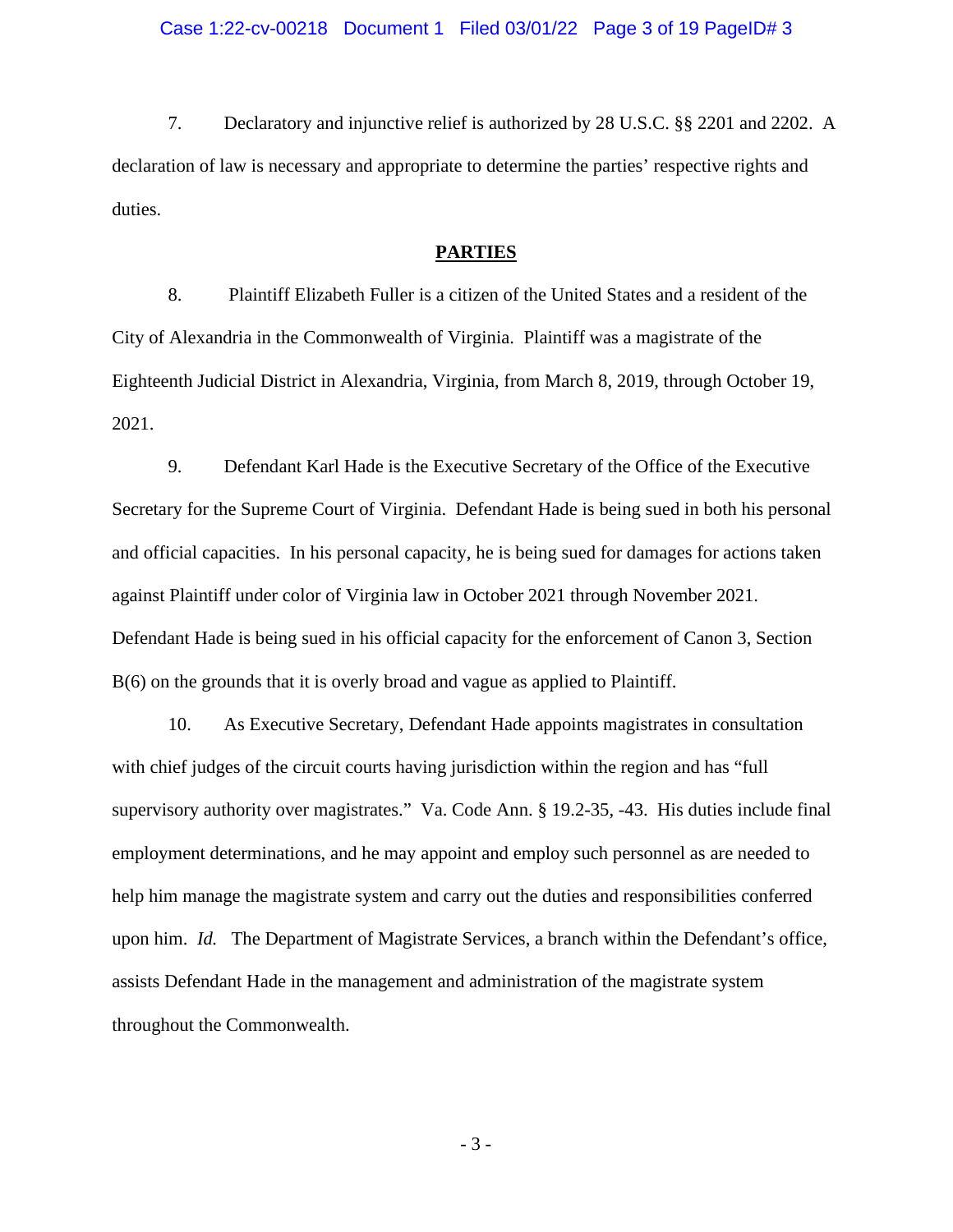#### Case 1:22-cv-00218 Document 1 Filed 03/01/22 Page 4 of 19 PageID# 4

11. Defendant Jonathan E. Green is the Director of the Department of Magistrate Services within the Office of the Executive Secretary for the Supreme Court of Virginia. Defendant Green is being sued in both his personal and official capacities. In his personal capacity, he is being sued for damages for administrative actions taken against Plaintiff under color of Virginia law in October 2021 through November 2021. Defendant Green is being sued in his official capacity for the enforcement of Canon 3, Section B(6) on grounds that it is overly broad and vague as applied to Plaintiff.

12. As Director, Defendant Green provides administrative supervision and training to magistrates throughout the Commonwealth, including the Eighteenth Judicial District. On information and belief, his powers include review and final determination of magistrate employee grievances with approval of the Executive Secretary.

13. Defendant E. Elizabeth Edwards is the Magistrate Regional Supervisor for Region 5 of the Department of Magistrate Services within the Office of the Executive Secretary for the Supreme Court of Virginia. Defendant Edwards is being sued in both her personal and official capacities. In her personal capacity, she is being sued for damages for administrative actions taken against Plaintiff under color of Virginia law in October 2021 through November 2021. Defendant Edwards is being sued in her official capacity for the enforcement of Canon 3, Section B(6) on grounds that it is overly broad and vague as applied to Plaintiff.

14. Defendant Edwards serves as the regional supervisor for Region 5 that oversees the Eighteenth Judicial District for Alexandria. In this capacity, she assists with administering the statewide system, including overseeing personnel matters and employment termination of magistrates.

- 4 -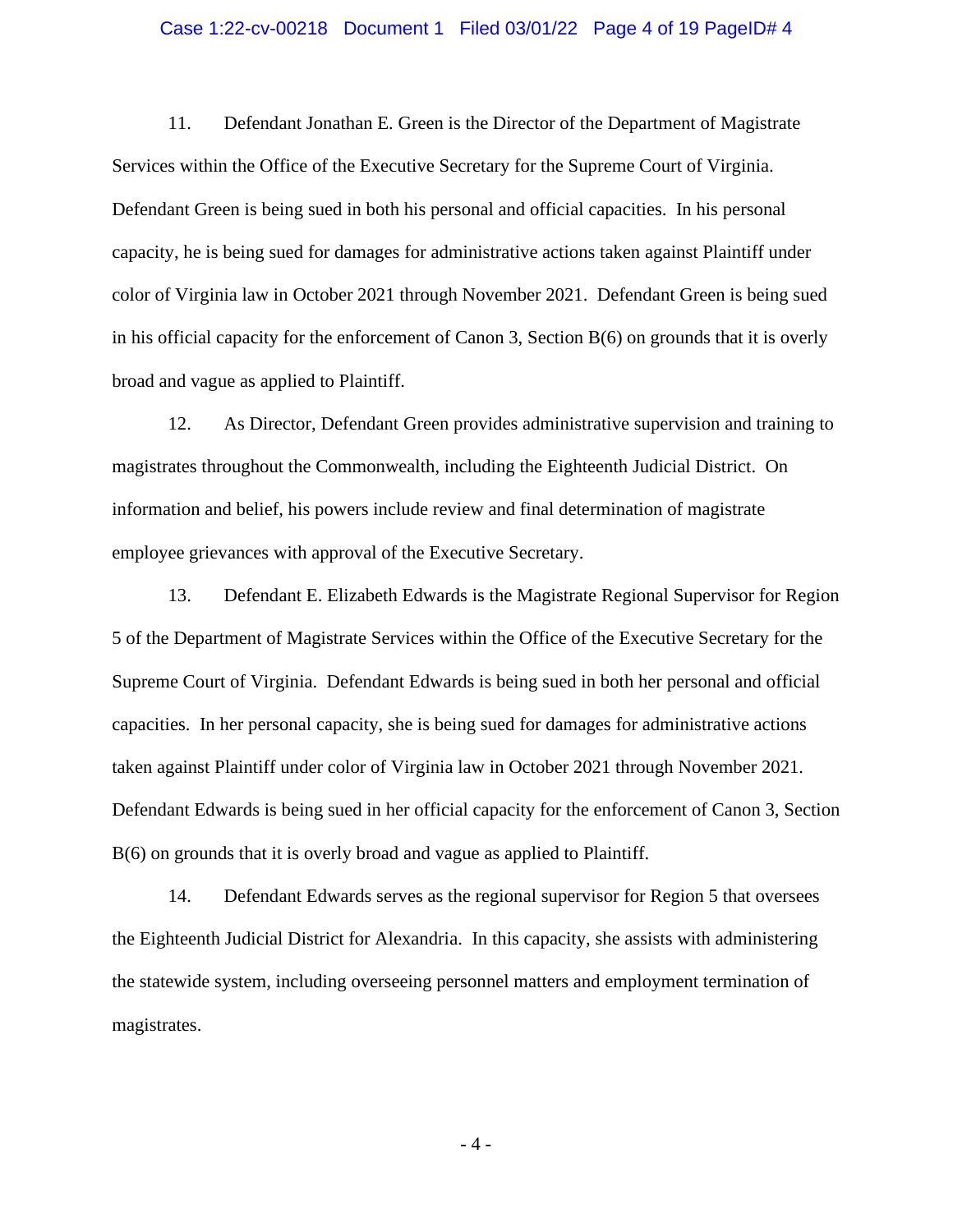## **STATEMENT OF FACTS**

## **I. Plaintiff's Employment**

15. On March 8, 2019, Plaintiff was presented with an offer of employment to commence on March 25, 2019 as a magistrate in the Eighteenth Judicial District by Chief Magistrate Adam Willard (the chief magistrate for Alexandria).

16. Magistrates serve for a four-year term after an initial nine-month probationary period. Plaintiff completed her initial probationary period and served as a magistrate until her termination on October 19, 2021.

17. In this capacity, Plaintiff conducted impartial hearings related to searches, arrests, bails, temporary mental health detentions, and protective orders in the district for Alexandria. Va. Code Ann. §§ 19.2-45.

18. At all relevant times and throughout Plaintiff's tenure, Defendant Karl R. Hade served as Executive Secretary for the Office of the Executive Secretary for the Supreme Court of Virginia, Defendant Jonathan E. Green served as the Director of Magistrate Services for the Department of Magistrate Services within the Office of the Executive Secretary, and Defendant E. Elizabeth Edwards served as the Magistrate Regional Supervisor for Region 5 for the Department of Magistrate Services within the Office of the Executive Secretary.

19. At all relevant times, Defendants' conduct challenged in Plaintiff's complaint constitute administrative acts, not judicial acts.

#### **II. Circumstances Surrounding the Murder of Ms. Dominguez**

20. In early October 2019, Plaintiff issued arrest warrants for Ibrahim Elkahlil Bouaichi for the alleged rape of Alexandria resident Karla Elizabeth Dominguez Gonzalez (hereinafter "Ms. Dominguez"). Bouaichi was subsequently arrested and indicted by a grand

- 5 -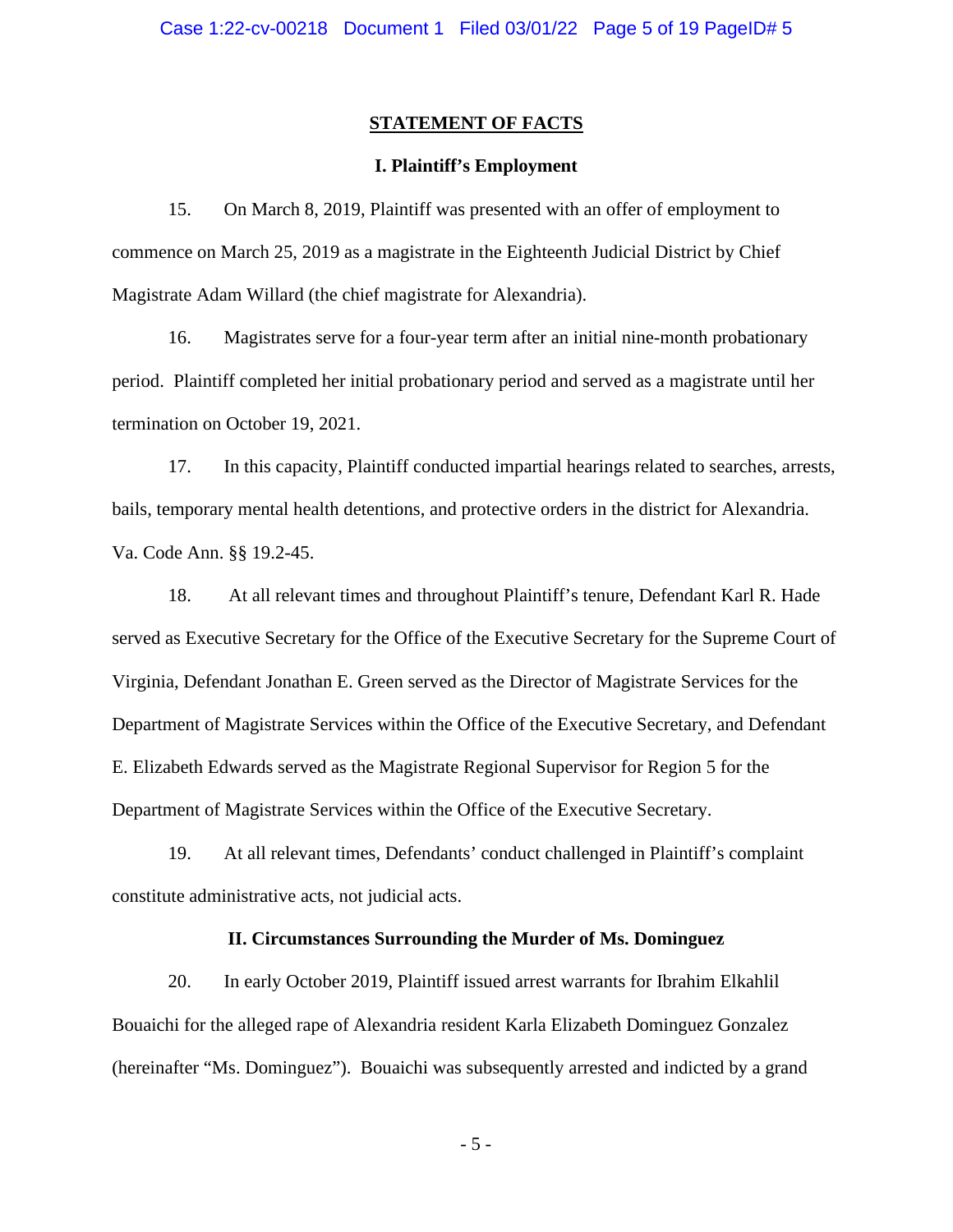#### Case 1:22-cv-00218 Document 1 Filed 03/01/22 Page 6 of 19 PageID# 6

jury on or about January 13, 2020 for burglary with the intent to commit murder, abduction, sodomy, strangulation, and rape of Ms. Dominguez.

21. Plaintiff's involvement in the charges filed against Bouaichi was limited to the issuance of the arrest warrants in October 2019.

22. Notwithstanding the seriousness of these charges, the Alexandria Circuit Court released Bouaichi on a \$25,000 bond in April 2020. Bouaichi's counsel argued, in large part, Bouaichi's potential for contracting Covid-19 while awaiting trial in jail. The bond conditions stated that Bouaichi was to remain in the home of his parents in Greenbelt, Maryland, except to meet with counsel or for other pretrial matters associated with his arrest.

23. Less than four months after his release on bail, Bouaichi, on July 29, 2020, reportedly drove to Ms. Dominguez' residence in Alexandria, Virginia and shot and killed her outside her apartment complex.

24. The murder generated much media attention – especially after authorities made highly-publicized pleas to the public for assistance to locate Bouaichi. Six days later, federal and local authorities identified Bouaichi in Prince George's County, Maryland in the vehicle used in the commission of Ms. Dominguez' murder. The subsequent police vehicle pursuit resulted in Bouaichi crashing the vehicle and taking his own life by a self-inflicted gunshot wound. He died three days later, on August 8, 2020.

25. In the immediate days following the news reports about Ms. Dominguez' murder, Plaintiff learned from a police officer in the citizens lobby of the magistrate's office that the vehicle and gun reportedly used by Bouaichi to murder Ms. Dominquez belonged to the surety bail bondsman, Man Nguyen, who posted the \$25,000 bond for Bouaichi's release in April 2020. On information and belief, bondsman Nguyen told an officer during a casual conversation in the

- 6 -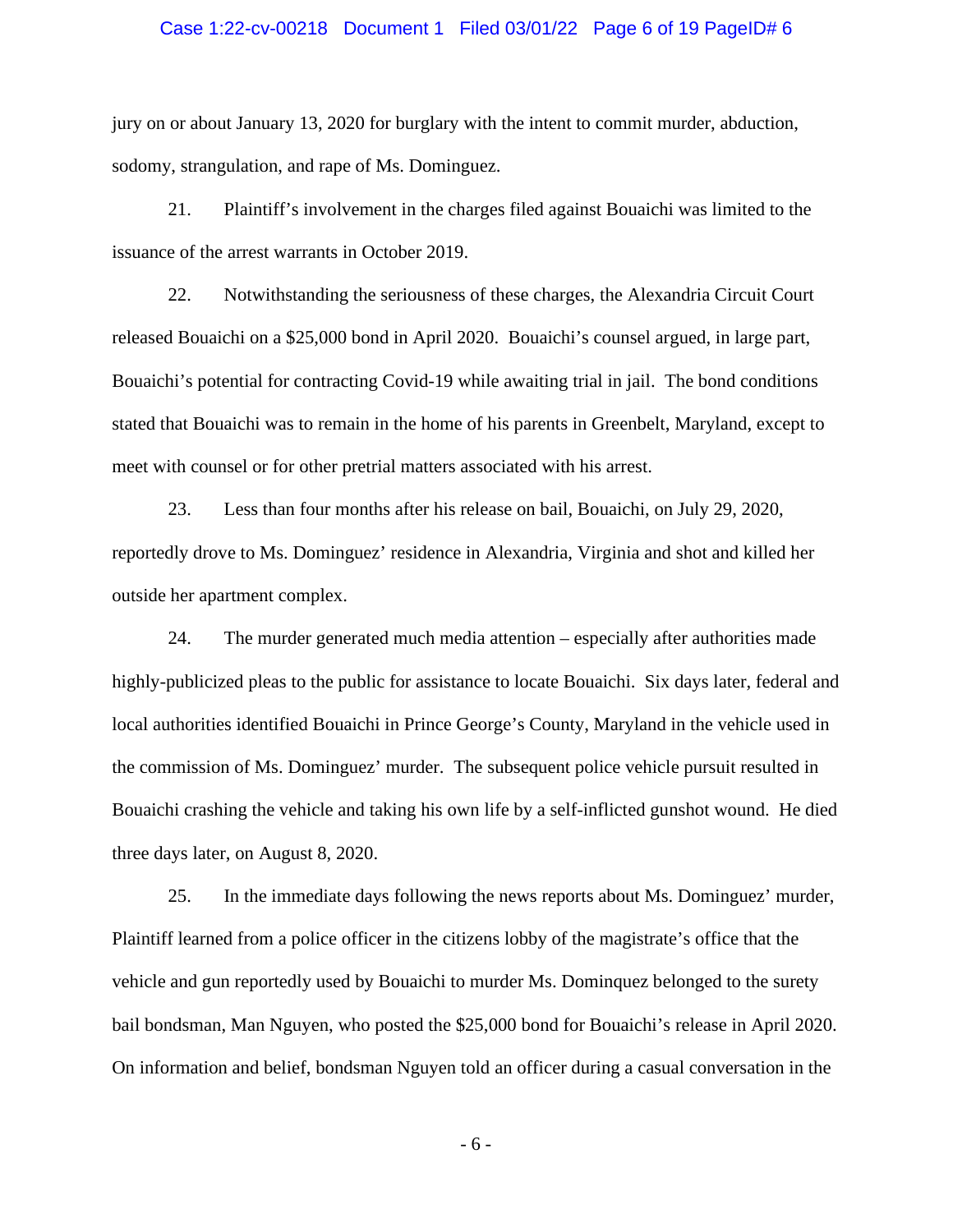#### Case 1:22-cv-00218 Document 1 Filed 03/01/22 Page 7 of 19 PageID# 7

citizens lobby that it was his gun and car that Bouaichi used to murder Ms. Dominguez, and that he had let Bouaichi stay at his house while he was away on vacation. The officer subsequently relayed the information to Plaintiff as part of a casual conversation among friendly colleagues, outside any hearing or proceeding.

26. The bail bondsman was not before Plaintiff in a proceeding when he made the statements about his car and gun having been used in the commission of Ms. Dominguez' murder. Nor were the statements made for the purpose of conducting any official business.

27. Neither did the officer relay the information about bondsman Nguyen's involvement in Ms. Dominguez' murder as part of any hearing or proceeding before Plaintiff, or for the purpose of conducting any official business. The information acquired by Plaintiff about Nguyen's involvement did not arise out of any pending, impending, and/or concluded proceeding in any court or magistrate office. Nor was the information nonpublic or acquired in Plaintiff's official capacity as a magistrate.

28. Plaintiff later informed her chief, Chief Magistrate Adam Willard, about bondsman Nguyen's involvement, but he responded that Plaintiff should not do anything as a result.

29. Nevertheless, on August 6, 2020, Plaintiff, in her personal capacity, filed a complaint with the Commonwealth of Virginia Department of Criminal Justice Services ("DCJS") alleging that bondsman Nguyen had violated rules and regulations of his licensure as a surety bail bondsman. In the DCJS complaint, Plaintiff alleged

The bondsman allowed Mr. Bouaichi to stay at his home while he was not there. One of the conditions of the bond release for burglary, rape, abduction, sodomy, and strangulation was that Mr. Bouaichi was supposed to reside at his parents' house in MD and not leave except to meet with his counsel or pre-trial services.

Mr. Bouaichi took the bondsman's unlocked guns and stole his car and used them to murder

- 7 -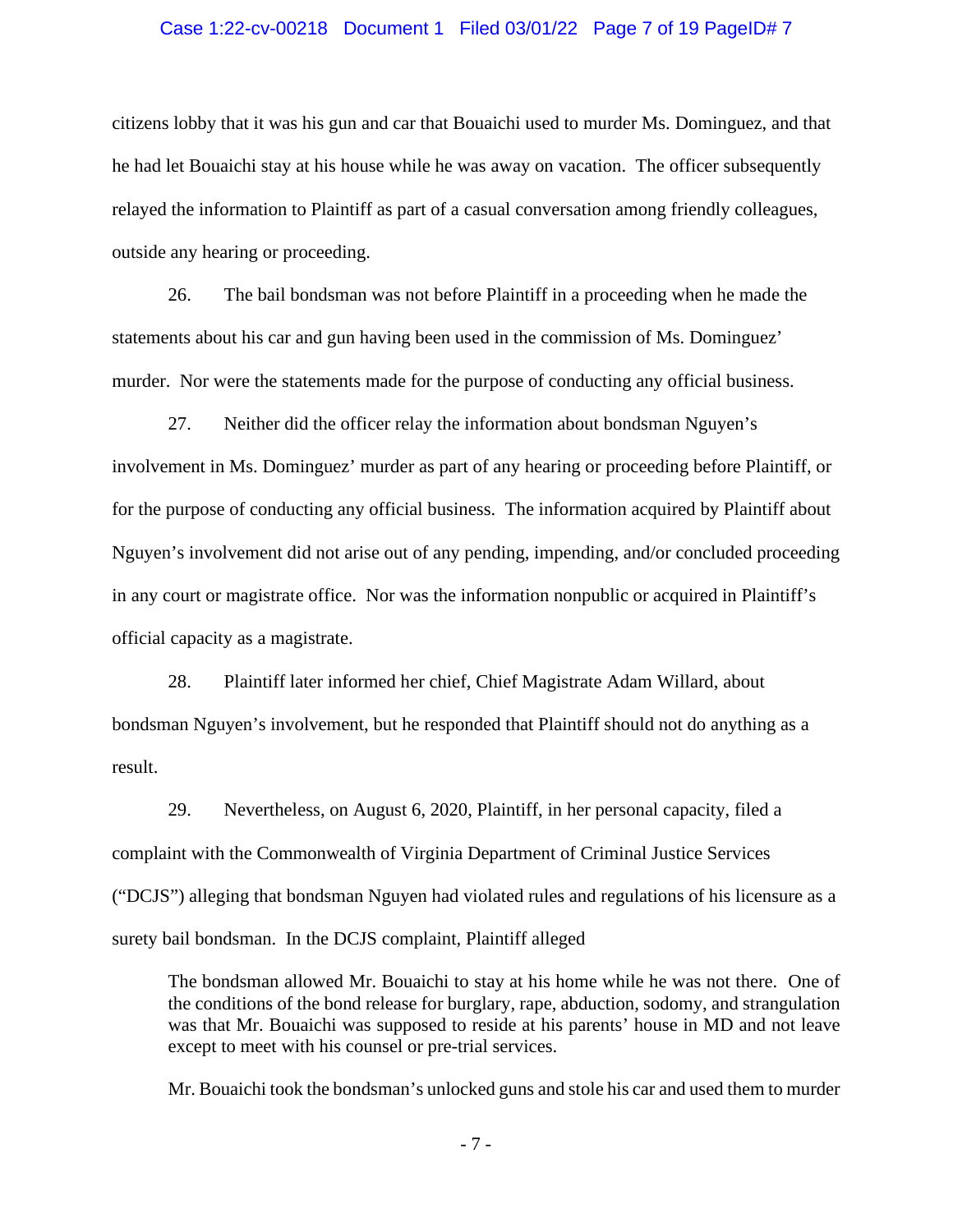#### Case 1:22-cv-00218 Document 1 Filed 03/01/22 Page 8 of 19 PageID# 8

the victim on 7/27.

*See* Ex. 1. Plaintiff filed the complaint as a private citizen using her home address, home phone number, and her personal email as her contact information.

30. On September 1, 2020, DCJS held an Informal Fact Finding Conference. Bondsman Nguyen's surety bail bond license was revoked as a result and Plaintiff understood that this concluded the matter against bondsman Nguyen.

31. On information and belief, a motion to issue a capias warrant was subsequently filed in the Alexandria Circuit Court against bondsman Nguyen in or about October 2020 by the Commonwealth's Attorney for Alexandria. Plaintiff had no knowledge about the issuance of the capias warrant – it was never a motion or matter that came before the magistrate's office.

32. Bouaichi's bail release and the devastating subsequent killing of his rape victim fueled public debate about lenient law enforcement and bail practices in the Commonwealth of Virginia and nationwide.

33. In February 2021, then delegate for the 82nd District in the Virginia General Assembly, now Virginia Attorney General Jason Miyares, emphasized the tragic murder of Ms. Dominguez during a floor debate about whether to remove the legal presumption that defendants charged with violent crimes, such as murder or rape, do not qualify for bail release. Arguing against removing the presumption, Attorney General Miyares said:

Several members on the other side are tired of me holding up photos of victims…Well, I'm tired of holding up the photos of victims. The victims' families are tired of the fact that all that they have left for their loved ones are these photos – instead of an empty chair every time they have dinner.

*Id.* Ms. Dominguez' photo was one of the photographs held up by Attorney General Miyares on the House floor. *See* https://www.dailypress.com/government/virginia/dp-nw-bail-reform-20210226-5ez6eseyl5aqnokb5lpz4qqbri-story.html (last accessed March 1, 2022).

- 8 -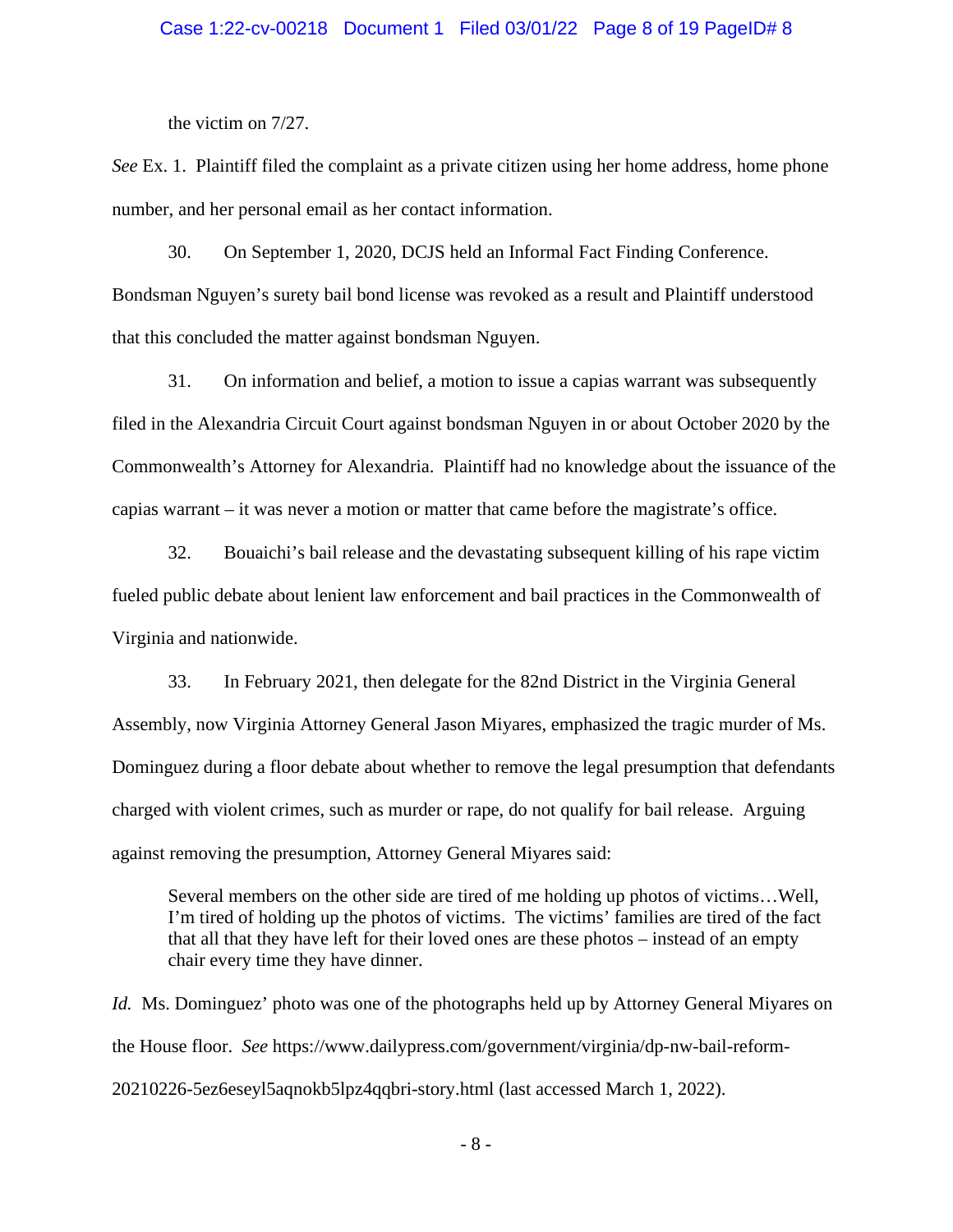## **III. Plaintiff's Comments to the** *Alexandria Times*

34. On September 9, 2021, the *Alexandria Times* – a local publication focusing on news and events in the City of Alexandria – reported on newly obtained information under the Freedom of Information Act ("FOIA") about bondsman Nguyen's involvement.<sup>1</sup> A copy of Plaintiff's 2020 complaint with DCJS was among the records obtained and reported on in the September 9, 2021 article. *See* Olivia Anderson, "*Bondsman's Gun Used in Murder of Dominguez*," THE ALEXANDRIA TIMES, Sept. 9, 2021 (https://alextimes.com/2021/09/Bondsmans -gun-used-in-murder-of-dominguez/) (last accessed March 1, 2022).

35. Following the September article, the *Alexandria Times* reporter contacted Plaintiff for comments for an upcoming article on her decision to file the complaint with DCJS and DCJS's resolution to revoke bondsman Nguyen's license. Plaintiff provided the interview on or about October 4, 2021 and the article was published on October 7, 2021. The article identifies Plaintiff as making the following statements about her decision to file the complaint:

- [Bondsman] Nguyen came to work in the days following the murder nearly boasting and joking about the fact that the gun and car belonged to him and that Bouaichi had stayed at his home.
- "[Bondsman Nguyen] was telling this officer about what happened and almost bragging about it. The officer said to me, 'You will never believe what he just said to me.'" "So I said, 'I've got to do something about it.'"

*See* Ex. 2 (Olivia Anderson, "*Bondsman in Karla Dominguez Case Charged*," THE ALEXANDRIA TIMES, October 7, 2021).

36. Plaintiff's comments to the *Alexandria Times* pertained to the publicly available outcome of Plaintiff's 2020 DCJS complaint against bondsman Nguyen and what precipitated

<sup>1</sup> The records obtained through FOIA revealed to the public for the first time that the car and weapon used to murder Ms. Dominguez belonged to bondsman Nguyen, that the bondsman and Bouaichi knew each other for 10 years, and that the murder happened while Bouaichi was dog-sitting for the bondsman, giving Bouaichi access to the bondsman's house and car, and two unlocked handguns left in a bag in a closet in the home.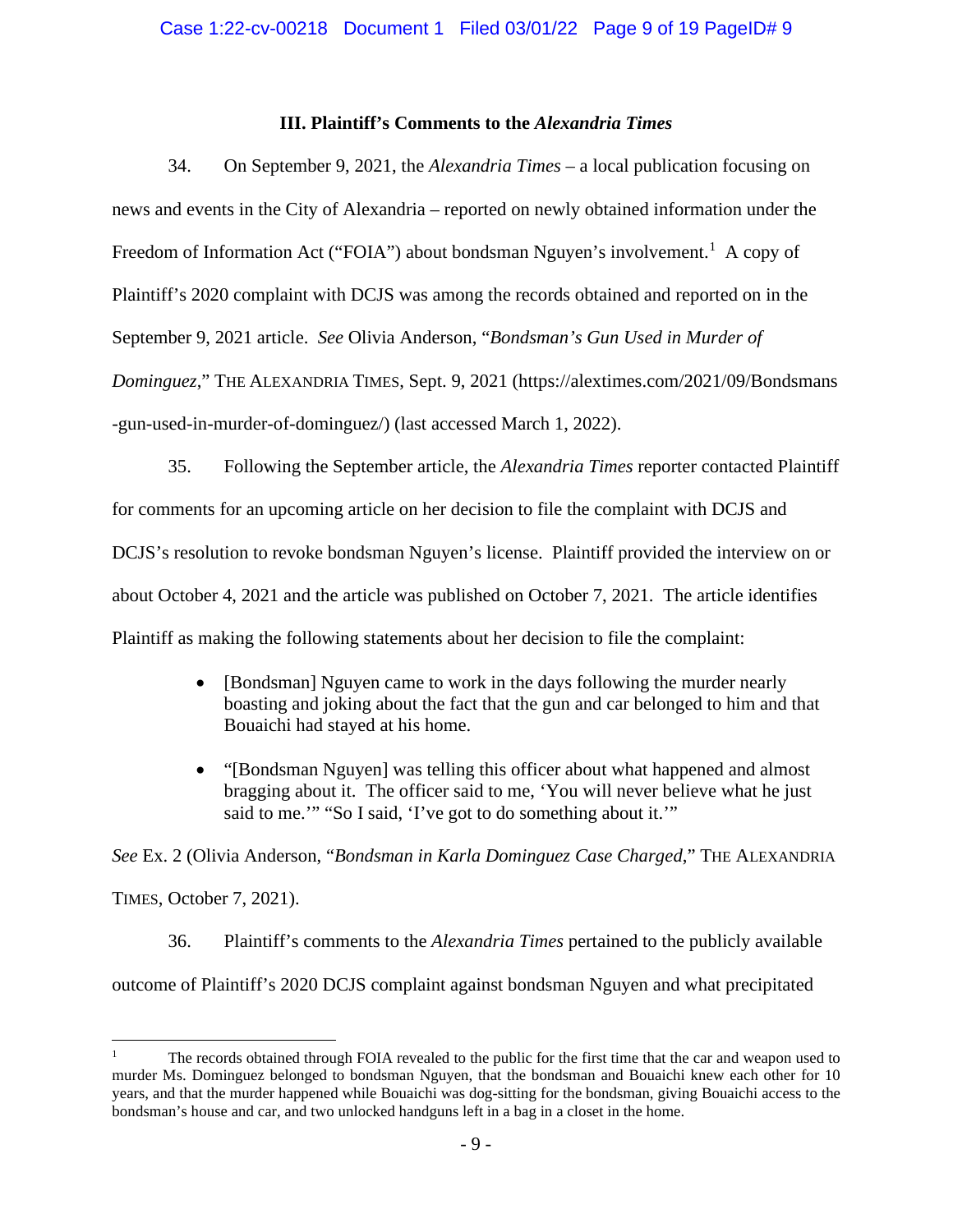#### Case 1:22-cv-00218 Document 1 Filed 03/01/22 Page 10 of 19 PageID# 10

her to file the complaint – which undoubtedly is a matter of substantial public interest and concern. Plaintiff's complaint, as are all complaints received by DCJS, was subject to public disclosure once the case was closed with the bondsman's license having been revoked a year earlier. <sup>2</sup> *See* Ex. 1.

37. Plaintiff's statements did not disclose any nonpublic information obtained in her official capacity as a magistrate. They were based on publicly available information and/or disclosed in response to the FOIA request.

38. All of Plaintiff's comments to the *Alexandria Times* pertained to matters of substantial public interest and concern and were not comments about any pending, impending or concluded proceedings, other than Plaintiff's own complaint filed with DCJS.

39. At the time of Plaintiff's interview, Plaintiff did not have any knowledge of the October 2020 motion to issue a capias warrant filed against bondsman Nguyen and it was not part of the interview. Plaintiff only learned about the motion after the *Alexandria Times*  published the article on October 7, 2021. The motion was not reported on in the *Alexandria Times* article published on September 9, 2021 or, on information and belief, by any other news agency or publication prior to the *Alexandria Times*' October 7, 2021 publication.

#### **IV. Plaintiff's Employment Termination**

### Defendants' Violation of Plaintiff's Right to Free Speech

40. Five days after the October 7, 2021 publication of the article, Plaintiff was placed on administrative leave for the comments she made to the *Alexandria Times*. On October 12, 2021, Plaintiff received a call and email from her chief magistrate informing her that she was

<sup>&</sup>lt;sup>2</sup> According to the Frequently Asked Questions on the DCJS' website, complaints become public after the investigation and adjudication is completed, as are disciplinary actions. *See* https://www.dcjs.virginia.gov/licensureand-regulatory-affairs/faqs/complaints%20and%20Adjudication.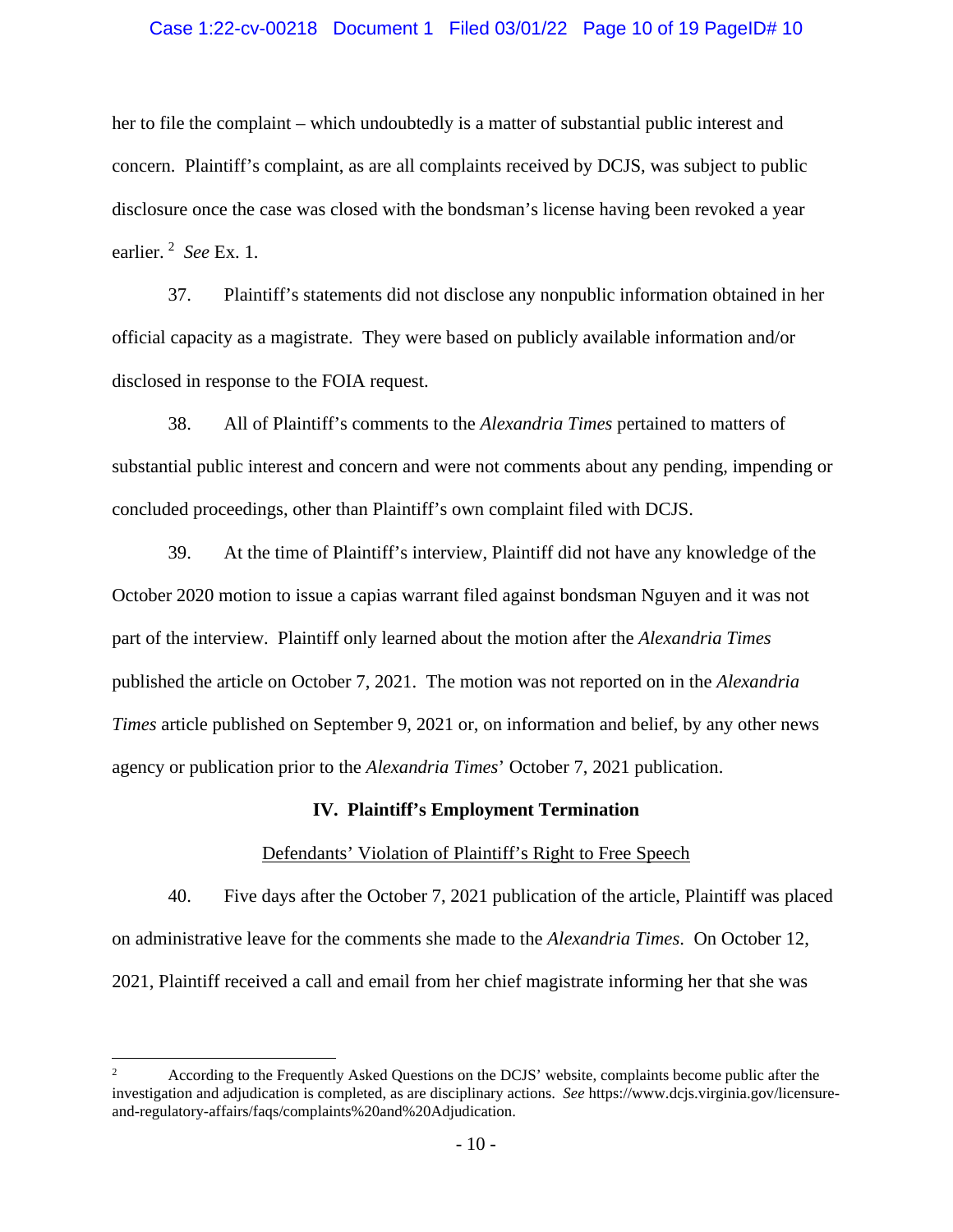#### Case 1:22-cv-00218 Document 1 Filed 03/01/22 Page 11 of 19 PageID# 11

being investigated for "potentially violat [ing] the Canons of Conduct [for Virginia Magistrates]," and to not report to work until further notice.

41. That same day, Chief Magistrate Willard sent a general email to all Alexandria magistrates with the subject heading "Policy and Canon reminders." The email made general notations to the (i) 40-hour work week requirement, (ii) Canon 3, Section B(6) of the Canons of Conduct for Virginia Magistrates and (iii) a reminder that "it is improper for a magistrate to make public comment giving his/her opinion on the finding of another magistrate or judicial officer in any case, especially so in cases whereby the magistrate was not personally present."

42. Plaintiff was not notified in either the telephone call or the email she received on October 12, 2021 about her administrative leave of any specific canon she potentially violated.

43. That following Saturday, Plaintiff received a text message from Chief Magistrate Willard stating that he and Plaintiff "will be meeting with [Defendant] Edwards on Tuesday, [October 19, 2021] at 10 a.m." and that "[Plaintiff's] presence is required." When Plaintiff asked what she should expect, he responded, "I know exactly as much as you do. I have no idea what to expect."

44. On Tuesday, October 19, 2021, Plaintiff appeared at her office, as requested, and was met by Chief Magistrate Willard and Defendant Edwards. During the brief meeting, Plaintiff was informed for the first time that her employment was terminated for violating Canon 3, Section B(6), and was handed a letter documenting her termination effective October 19, 2021. On information and belief, the decision to terminate Plaintiff had been made prior to the meeting and the letter was plainly prepared in advance of the meeting with Plaintiff.

45. Canon 3, Section B(6) provides, in relevant part, that

a magistrate shall abstain from public comment about a pending, impending or concluded proceeding in any court or magistrate's office. Furthermore, a magistrate shall not disclose

- 11 -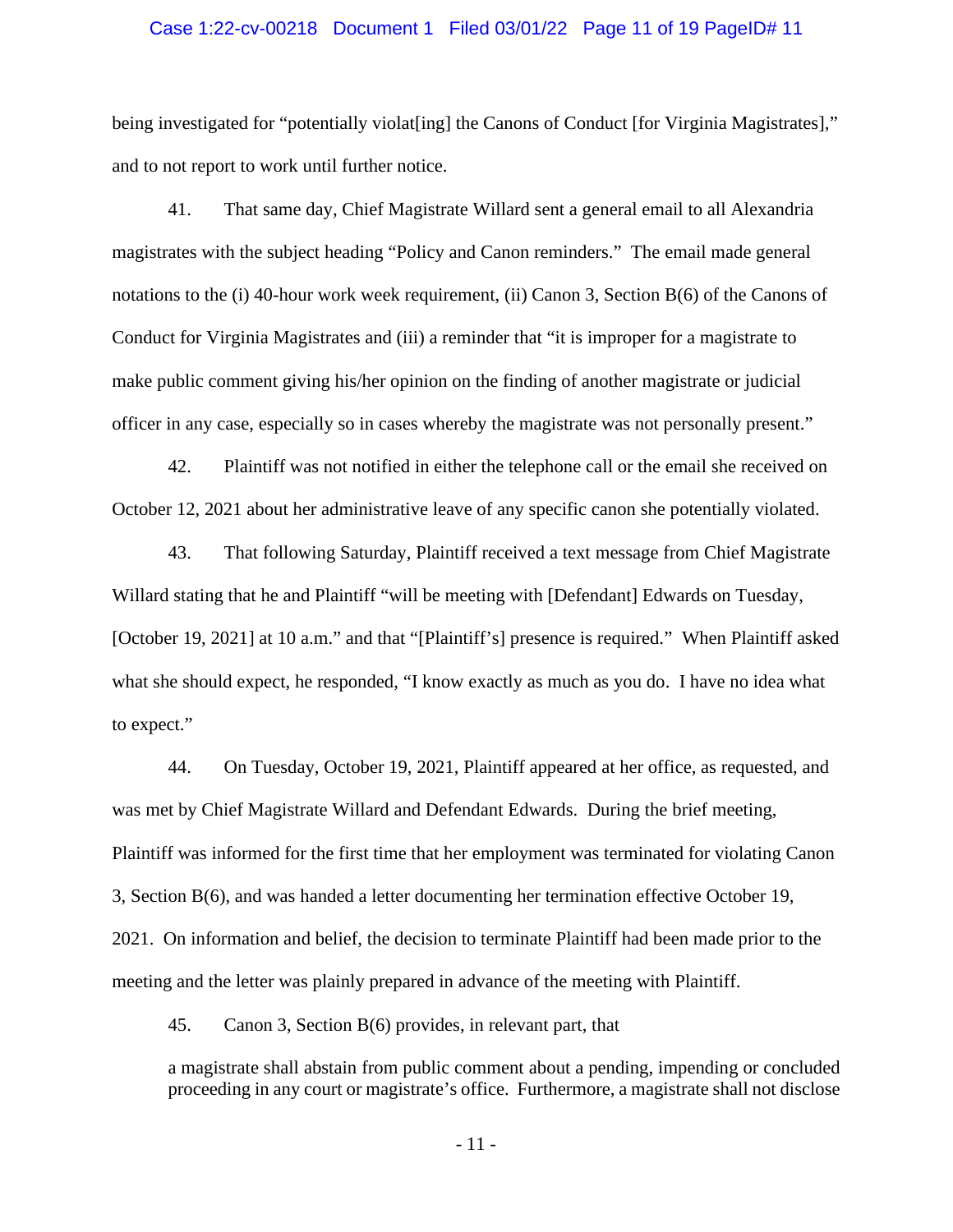### Case 1:22-cv-00218 Document 1 Filed 03/01/22 Page 12 of 19 PageID# 12

or use, for any purpose unrelated to official duties, nonpublic information acquired in a magistrate capacity…This provision does not prohibit a magistrate from commenting on proceedings in which the magistrate is a litigant in a personal capacity.

Canons of Conduct for Virginia Magistrates.

46. The October 19, 2021 termination letter states that Plaintiff was fired due to "[s]tatements made to the press regarding two active criminal cases, as evidenced in the Alexandria Times article, dated October 7, 2021." Ex. 3 (October 19, 2021 Termination Ltr.). The letter further cites Canon 3, Section B, number 6. According to the letter, Plaintiff's statements "resulted in a public and wide-spread decimation (sic) of your inappropriate conclusory comment about two matters currently before the court." *Id*.

47. The termination letter did not identify the "two matters currently before the court," and neither did the *Alexandria Times* article.

48. The only cases Plaintiff was aware of when she made the comments to the *Alexandria Times* reporter were the 2020 criminal case filed against Bouaichi for the rape of Ms. Dominguez and Plaintiff's own 2020 complaint filed with DCJS against bondsman Nguyen, both of which were closed at the time of Plaintiff's comments. The case against Bouaichi closed when he died in August 2020 and Plaintiff's DCJS complaint against the bondsman closed in September 2020 when his license was revoked.

49. The termination letter also did not identify the alleged "nonpublic information acquired" in Plaintiff's "official magistrate capacity" and disclosed to the *Alexandria Times*.

50. On or about November 10, 2021, Plaintiff filed a grievance seeking administrative review of her termination. She invoked her clearly established statutory and constitutional rights to free speech and due process under the United States Constitution.

51. On November 22, 2021, Defendant Green, with Defendant's Hade's review and

- 12 -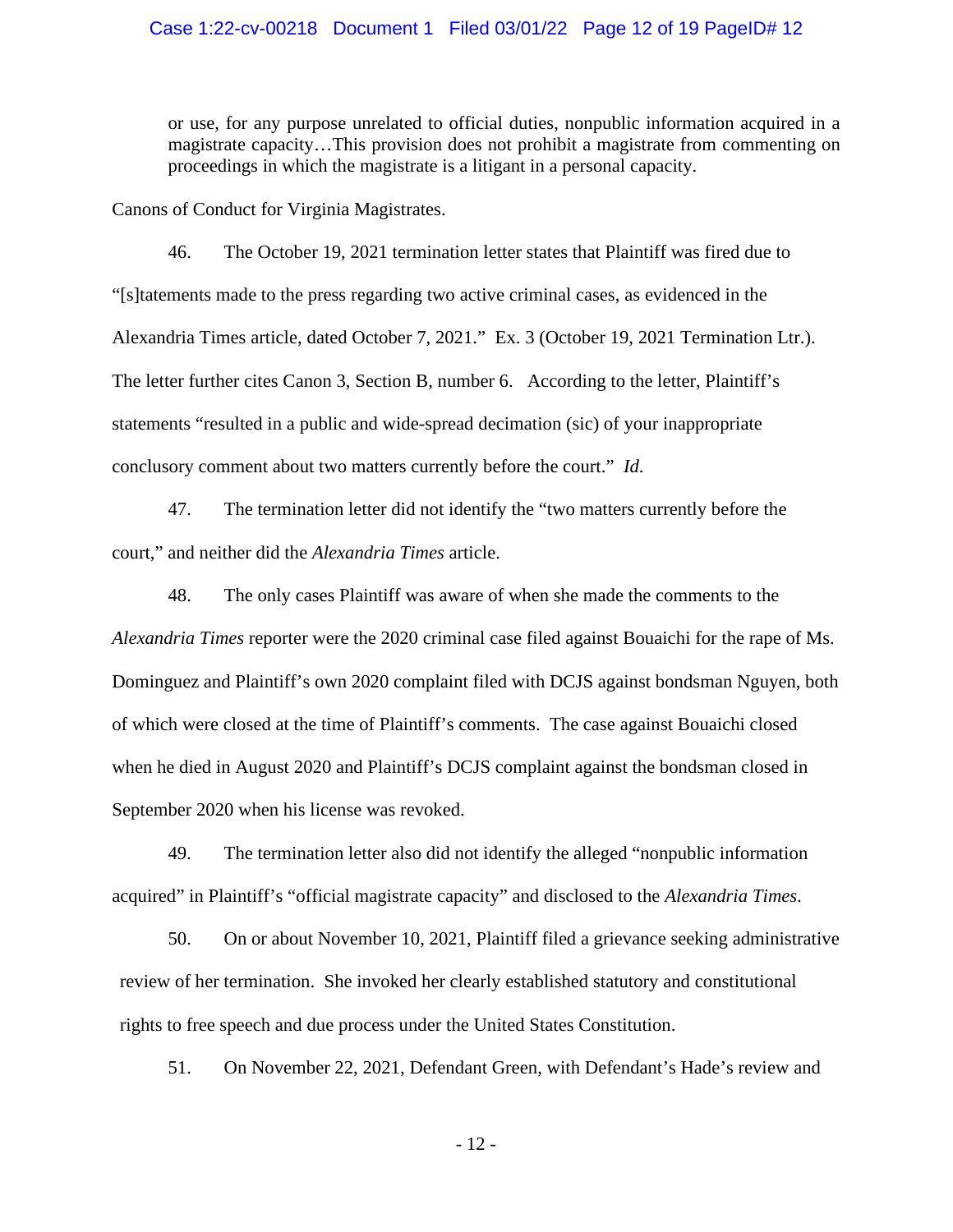#### Case 1:22-cv-00218 Document 1 Filed 03/01/22 Page 13 of 19 PageID# 13

approval, denied Plaintiff's grievance via a letter, thereby affirming Defendant Edwards' decision to terminate her employment. Plaintiff was informed that the November 22, 2021 decision constituted the final step of the grievance process. *See* Ex. 4 (November 22, 2021 Grievance Denial Ltr.). This was the only communication Plaintiff received during her grievance process after the October 19, 2021 meeting and letter documenting her termination.

52. In the November 22, 2021 letter, Defendants for the first time identify Plaintiff's comments that allegedly revealed "nonpublic information learned in [her] official capacity." The comments were two statements concerning bondsman Nguyen's conversation with the officer published in the October 7, 2021 *Alexandria Times* article:

According to [Plaintiff], whose office issues arrest warrants and holds bail hearings, Nguyen came to work in the days following the murder nearly boasting and joking about the fact that the gun and car belonged to him and that Bouaichi had stayed at his home.

"He was telling this officer about what happened and almost bragging about it. The officer said to me, 'You will never believe what he just said to me,'" [Plaintiff] said.

Defendants continued that the "article contains numerous other quotes from [Plaintiff] about other aspects of the Dominguez matter," but once more, fail to identify with any specificity the statements that allegedly violated the canons, other than the two quotes above.

53. Defendants for the first time also identify the pending criminal contempt charge filed by the Commonwealth's Attorney against bondsman Nguyen as one of the two pending cases Plaintiff allegedly commented on to violate the canon. Although the *Alexandria Times*  October 7, 2021 article references the matter, Plaintiff had no knowledge about the issuance of the capias warrant when she made the comments to the reporter and it was not part of the interview. Plaintiff obviously could not have commented on a pending case without knowledge about the case. To Plaintiff's knowledge at the time of the interview, the only case filed against bondsman Nguyen in connection with Bouaichi's bail or Ms. Dominguez' murder was her own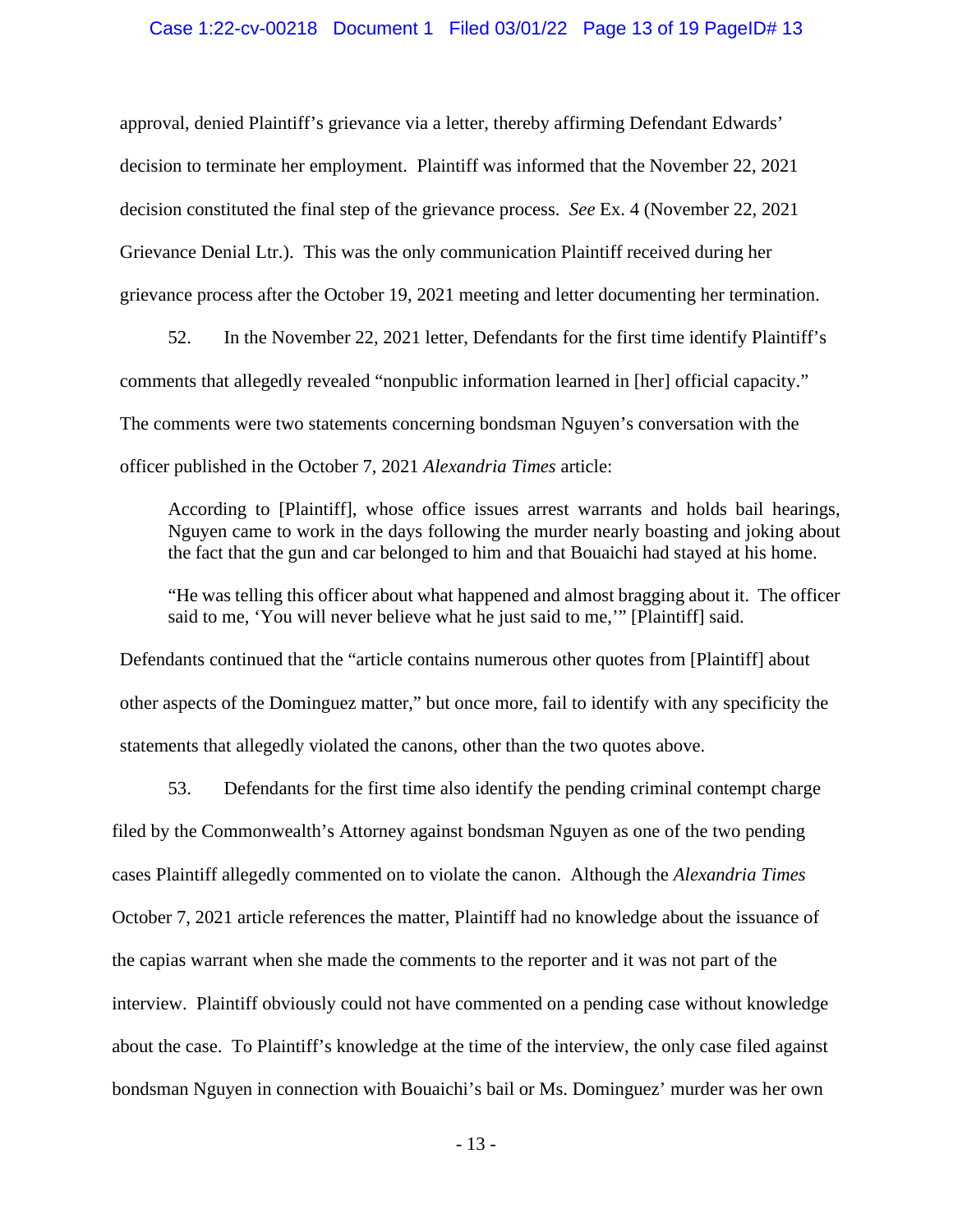#### Case 1:22-cv-00218 Document 1 Filed 03/01/22 Page 14 of 19 PageID# 14

complaint filed with DCJS, which was closed and made public through the FOIA request.

54. Plaintiff never had the opportunity to defend herself against the specific accusations because Defendants did not provide Plaintiff with notice of the allegations prior to the final step in her grievance process.

55. Plaintiff was never provided notice and never had the expectation that anything discussed or perceived within the halls of the magistrate office, including the citizens lobby open to the public, is to be considered information obtained in a "magistrate capacity" and "nonpublic information."

56. Defendants have never identified to the date of this filing the second of the "two active criminal cases" Plaintiff allegedly commented on, as purported in the October 19, 2021 termination letter. *See* Ex. 3.

57. Throughout Plaintiff's termination and grievance process, Defendants ignored the fact that Plaintiff's public comments concerned a personal complaint she filed with DCJS – comments that are specifically exempted by the canon. "This provision does not prohibit a magistrate from commenting on proceedings in which the magistrate is a litigant in a personal capacity." Canon 3, Section B(6). In fact, Defendants failed to acknowledge the canon's express exception in both the October 19, 2021 and November 22, 2021 letters and disregarded the exemption to terminate Plaintiff's employment.

58. Plaintiff has suffered substantial damages, including loss of income and employment benefits, loss of reputation, and emotional distress, among other injuries, as a result of these adverse administrative employment actions taken against her.

59. Plaintiff's unemployment benefits have been denied pursuant to Section 60.2- 618(2) of the Virginia Unemployment Compensation Act.

- 14 -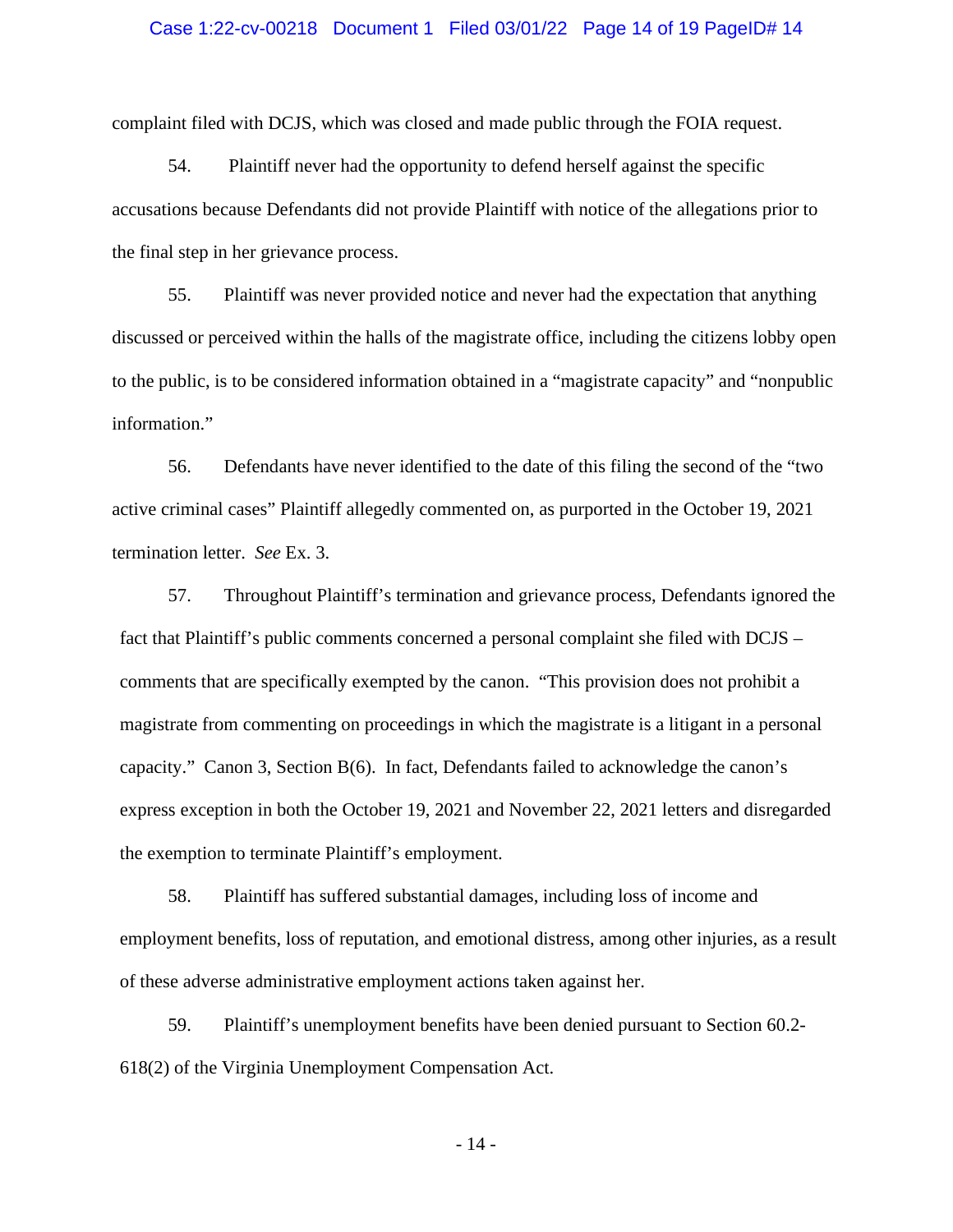First and Fourteenth Amendment Violations by Defendants Hade, Green and Edwards in Their Official Capacities Only

60. As the Executive Secretary, Director for the Department of Magistrate Services, and Magistrate Regional Supervisor respectively, Defendants Hade, Green, and Edwards bear overall responsibility for the promulgation and enforcement of the Canons of Conduct for Virginia Magistrates in Region 5. Canons of Conduct for Virginia Magistrates, Canon 8; Va. Code Ann. §§ 19.2-35, -37, and -43.

## **COUNT ONE**

## **42 U.S.C. § 1983 – First Amendment Retaliation (Against All Defendants in Their Personal Capacities)**

61. Plaintiff realleges paragraphs 1-60 as if fully stated herein.

62. Plaintiff enjoys the right to Freedom of Speech as protected by the First

Amendment to the United States Constitution. This includes the right to comment to the *Alexandria Times* on Plaintiff's public complaint filed in her personal capacity about the misconduct of a bondsman and its outcome, and the system's failure to protect a rape victim.

63. Plaintiff did not relinquish her right to free speech when she was hired as a magistrate.

64. At all relevant times, Plaintiff was engaged in constitutionally protected speech when she made the comments to the *Alexandria Times*, which undeniably addressed matters of public concern.

65. Plaintiff's statements were made in her personal capacity as a private citizen, not in her capacity as a magistrate.

66. At all relevant times, Plaintiff did not disclose any "nonpublic information acquired in a magistrate capacity."

- 15 -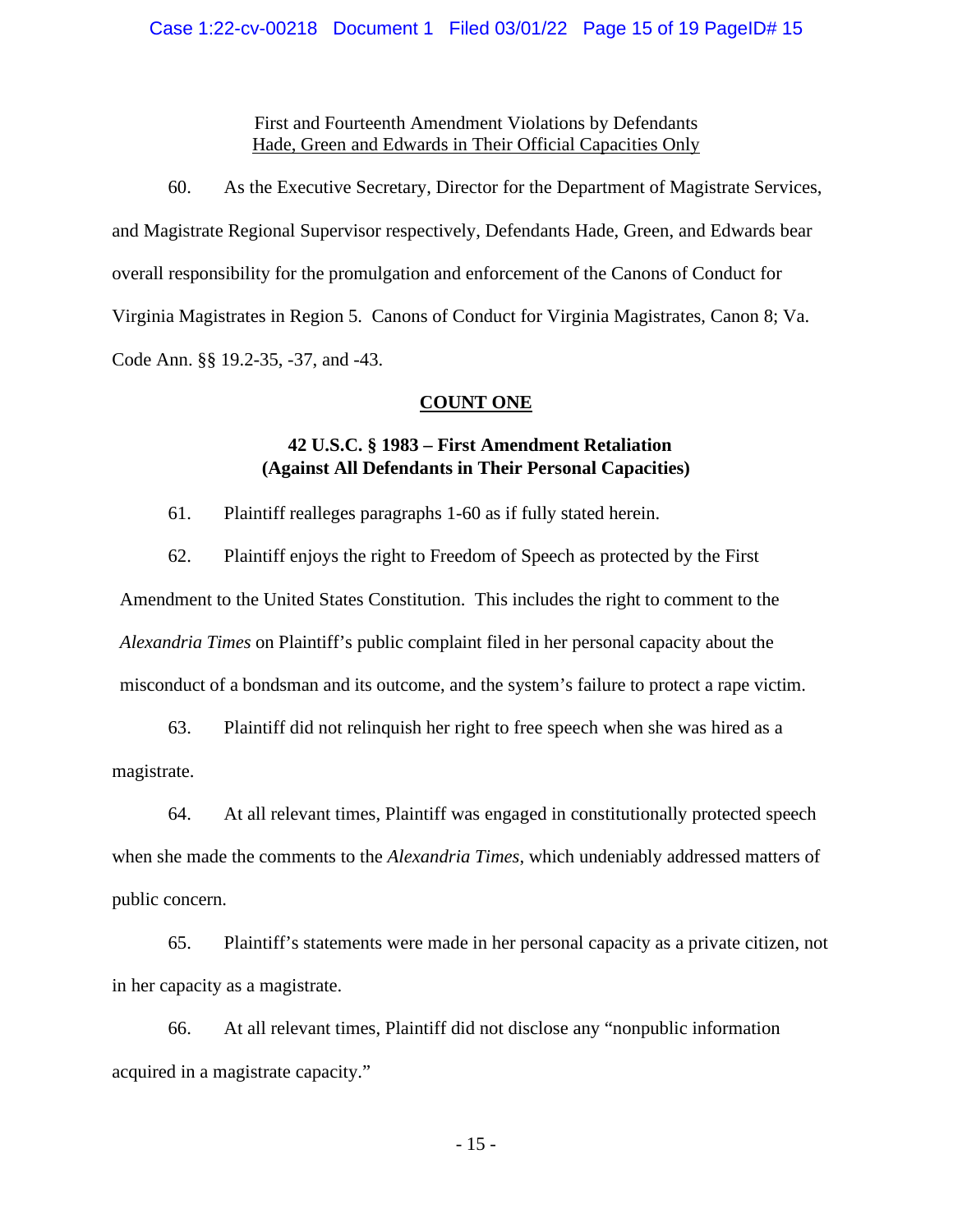#### Case 1:22-cv-00218 Document 1 Filed 03/01/22 Page 16 of 19 PageID# 16

67. At all relevant times, Plaintiff did not comment on any pending matter or any case before her.

68. At all relevant times, Plaintiff's interest in First Amendment protected speech as a citizen outweighs any governmental interest in the efficient operation of the magistrate system.

69. At all relevant times, Defendants knew or should have known Plaintiff was engaged in protected speech. Plaintiff's constitutional and statutory rights under the First Amendment were clearly established of which a reasonable person would have known. Any reasonable official would have understood that terminating Plaintiff's employment for her comments to the *Alexandria Times* would violate Plaintiff's First Amendment rights.

70. At all relevant times, Defendants retaliated against Plaintiff for disclosing misconduct she was told to ignore and speaking out about the misconduct.

71. At all relevant times, Defendants' actions were not judicial acts, but rather, administrative actions over an employment matter and grievance.

72. Defendant Edwards, acting under color of Virginia law, deprived Plaintiff of her rights under the First Amendment to the United States Constitution when she terminated Plaintiff's employment for having exercised her rights to Freedom of Speech.

73. Defendants Green and Hade had final review authority over Plaintiff's employment termination and grievance process. Defendants Green and Hade, acting under color of Virginia law, deprived Plaintiff of her rights under the First Amendment to the United States Constitution when they denied Plaintiff's grievance and affirmed Plaintiff's employment termination for having exercised her constitutionally protected rights to Freedom of Speech.

74. Plaintiff's protected speech was a substantial part or motivating factor in Defendants' decision to terminate Plaintiff's employment and deny her request for reinstatement

- 16 -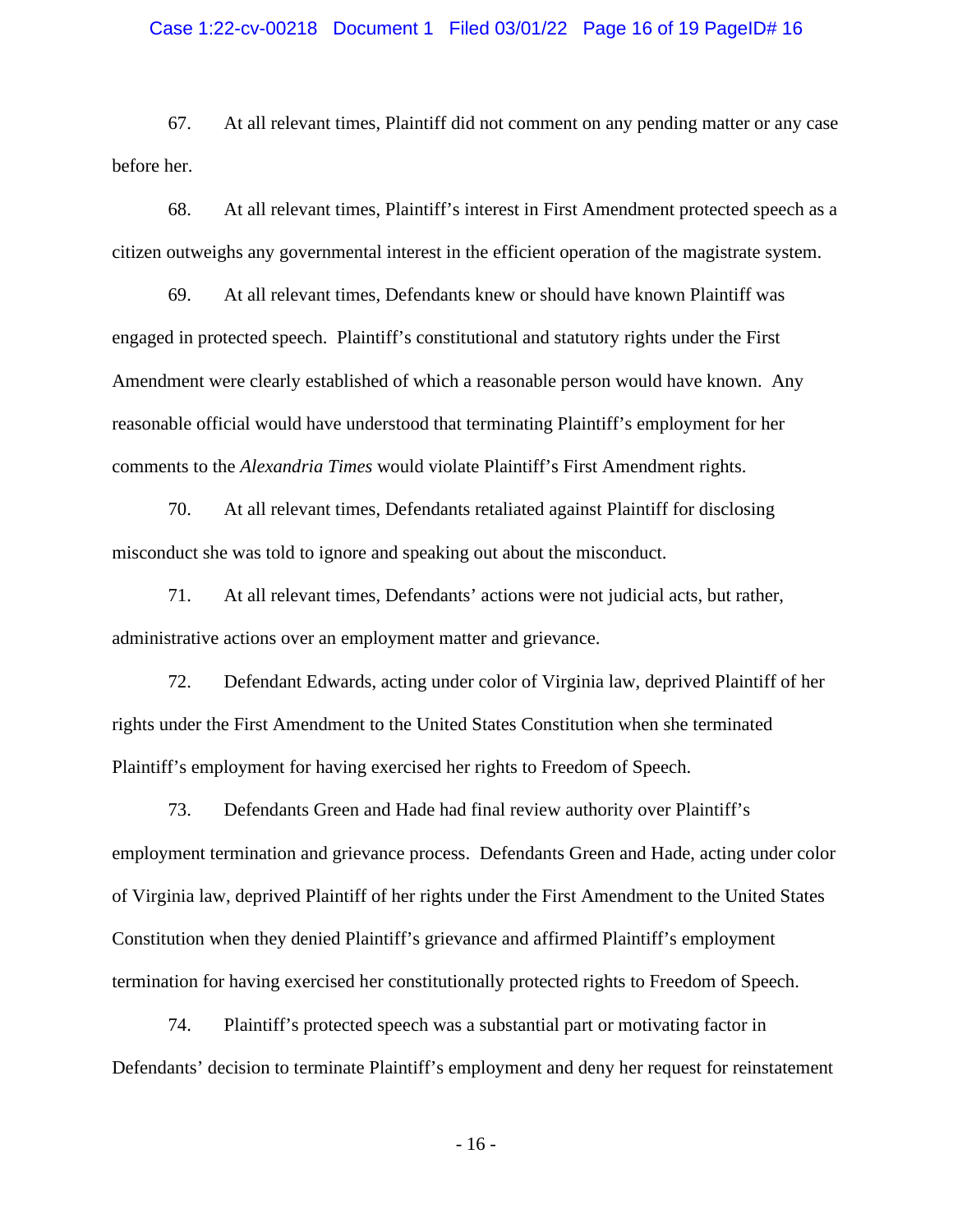#### Case 1:22-cv-00218 Document 1 Filed 03/01/22 Page 17 of 19 PageID# 17

during the grievance process, and, but for Plaintiff's protected speech, Defendants would not have terminated Plaintiff's employment and denied her grievance request.

75. As a direct and proximate result of Defendants' violations of Plaintiff's constitutional rights, Plaintiff suffered damages, including a loss of income and employment benefits, loss of reputation, and personal humiliation and emotional distress, among other injuries.

#### **COUNT TWO**

## **42 U.S. C. § 1983 – First and Fourteenth Amendment Violations Declaratory and Injunctive Relief (Against Defendants in their Official Capacity Only)**

76. Plaintiff realleges paragraphs 1-75 as if fully stated herein.

77. Plaintiff enjoys the right to freedom of speech, as guaranteed by the First Amendment to the United States Constitution. This includes the right to comment to the *Alexandria Times* on Plaintiff's public complaint filed in her personal capacity about the misconduct of a bondsman and its outcome, and the system's failure to protect a rape victim.

78. Plaintiff also enjoys the right to due process, as guaranteed by the Fourteenth Amendment to the U.S. Constitution.

79. The statute at issue, Canon 3, section B(6) of the Canons of Conduct for Virginia Magistrates is unconstitutional as applied to Plaintiff. The canon is overly broad, vague, and not narrowly tailored to further a compelling government interest, nor even reasonable in light of its purpose.

80. The actions of Defendants Hade, Green, and Edwards have chilled and deprived Plaintiff of her right to engage in constitutionally protected speech and threaten to deprive Plaintiff of her right to engage in such activity in the future.

81. The actions of Defendants have caused and will continue to cause Plaintiff to

- 17 -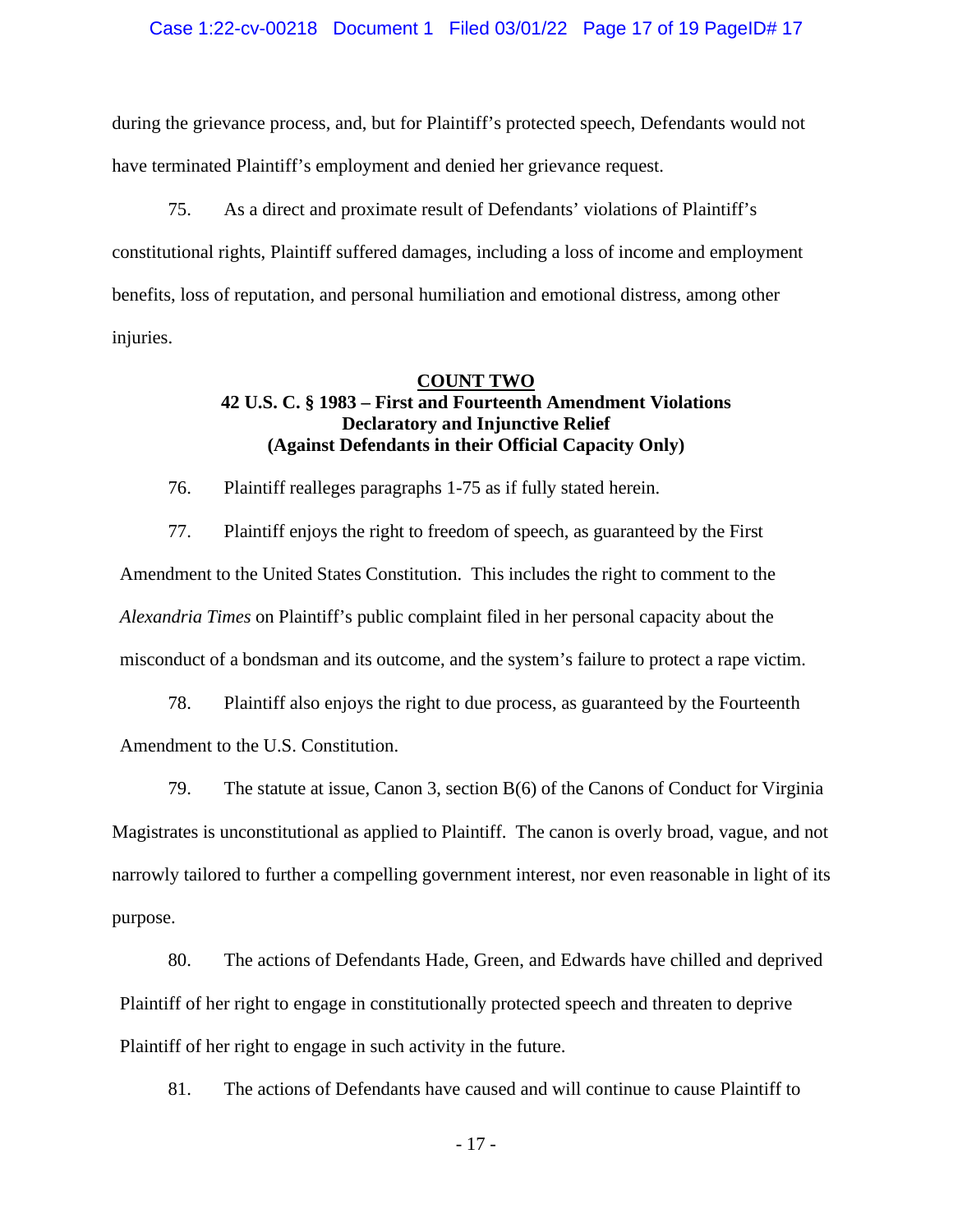#### Case 1:22-cv-00218 Document 1 Filed 03/01/22 Page 18 of 19 PageID# 18

suffer irreparable harm.

82. Canon 3, section B(6) as applied to Plaintiff violates the First Amendment and Due Process Clause of the Fourteenth Amendment.

83. No remedy available at law will adequately redress the violation of Plaintiff's First and Fourteenth Amendments by Defendants Hade, Green and Edwards in their official capacities.

**WHEREFORE**, Plaintiff respectfully requests that the Court enter judgment in her favor as follows:

(1) against all Defendants in their personal capacity, jointly and severally, enter an award for compensatory damages in the amount to be determined at trial,

(2) against all Defendants in their personal capacity, jointly and severally, enter an award of punitive damages in the amount to be determined at trial;

(3) against all Defendants in their personal and official capacity, jointly and severally, enter an award of reasonable attorneys' fees and costs pursuant to 42 U.S.C. § 1988;

(4) declare Canon 3, Section B(6) of the Canons of Conduct for Virginia Magistrates unconstitutionally broad and vague as applied to Plaintiff;

(5) enjoin Defendants from applying Canon 3, Section B(6) to terminate Plaintiff's employment due to her comments to the *Alexandria Times*; and

(6) any and all other such relief that the Court deems just and proper.

### **DEMAND FOR A JURY TRIAL**

Plaintiff Elizabeth Fuller demands a trial by jury of all issues so triable pursuant to Rule 38 of the Federal Rules of Civil Procedure.